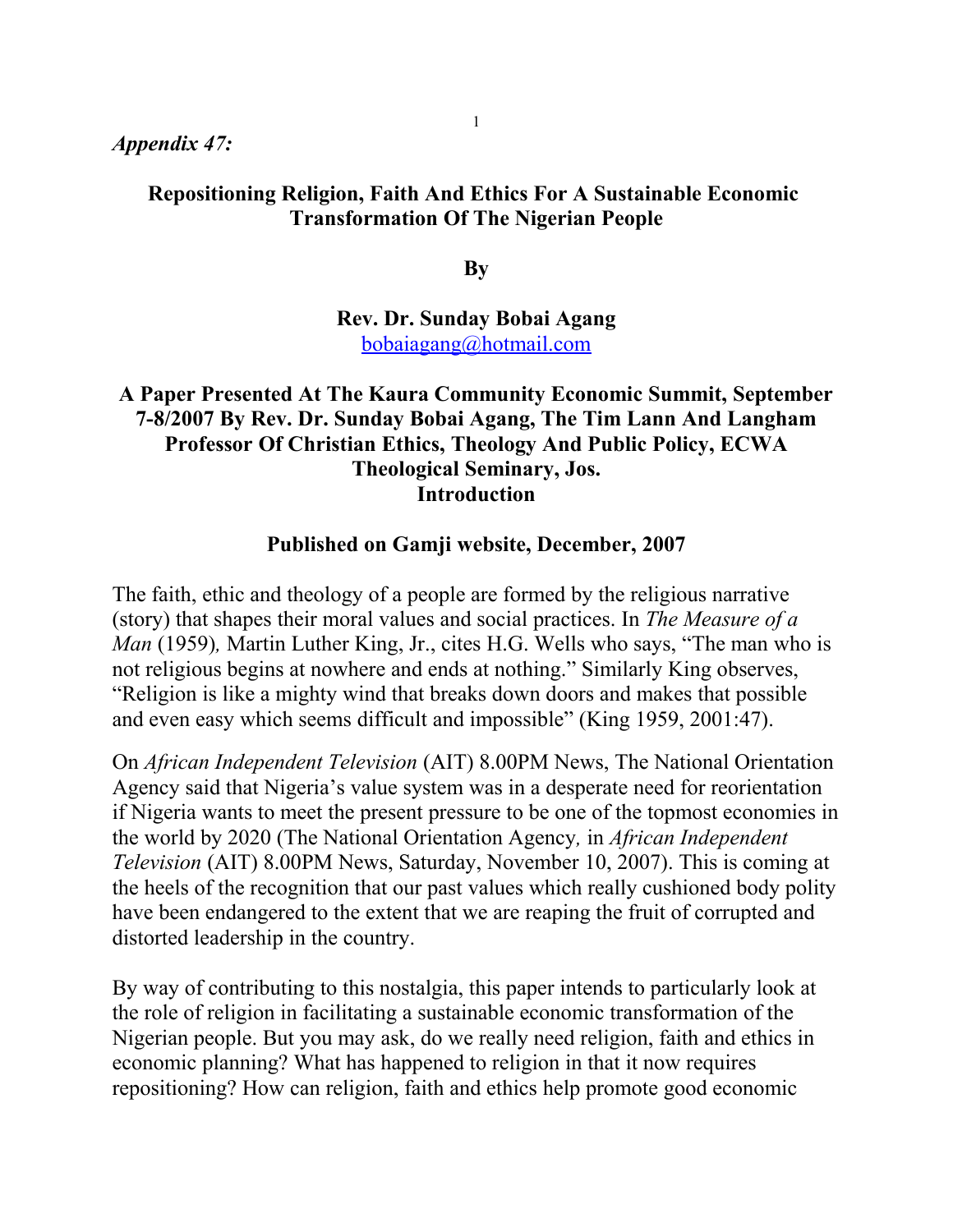attitudes? What have religion, faith and ethics got to do with economic matters? These questions will be my dialogue partners as I seek to unravel the place of religion in Nigeria's determination to have economic break through.

I suppose there are many compelling reasons for repositioning religion for a viable and sustainable economic transformation. For instance, the Governor of the Central Bank of Nigeria (CBN), Charles Chukwuma Soludo has expressed, time without number, his desire to make Nigeria's economy one of the 20 largest economies in the world by 2020. In "15 Banks to Hit N255b Capital Base December—CBN" Tom Chieahemen and Oluyinka Akintunde pointed out that on October 24, 2007, Soludo reiterated that Nigeria's quest to become one of the 20 largest economies in the world by 2020 has imposed on the CBN a sense of urgency to mainstream the economy as the international financial centre of choice and Africa's hub." (*Independent,* October 26, 2007, A2).

In as much as this goal is worth pursuing, the critical concern must be the plight of the poor who are already at an economically disadvantaged situation. In other words, how is this policy going to benefit the 80% of the Nigerian people who are already below the poverty level? How can the government assure its citizenry that the gap between the rich and the poor will be bridged? If the current attitude of Government officials and the elite of focusing on personal aggrandizement and the need of the poor second continue I doubt the possibility of ever bridging the gap. Government tends to tell us what it thinks we want to hear. But we know that in most cases government officials are only bend on fulfilling their goal of maintaining the status quo. That is, maintenance of their hold on political and economic power and not the poor's interest. That attitude encourages injustice, resulting in general uncertainty which negatively hinders economic freedom, justice and order which is required for the growth and sustenance of the economy for all and sundry.

Therefore we need a true and an unadulterated religion: monotheistic religion. A monotheistic religion, as a creator of moral values, has the capacity to encourage social and economic order, freedom and justice. Hence this paper is pushing for the need to re-instill value system, particularly, character virtues such as honesty, truth-telling, trust, hard work, selfless service, moral rectitude, integrity, Godfearing, compassion, love and justice. This paper also wants the Nigerian people to grasp the symbiotic relationship between faith and economy.

### **The Nigerian Situation**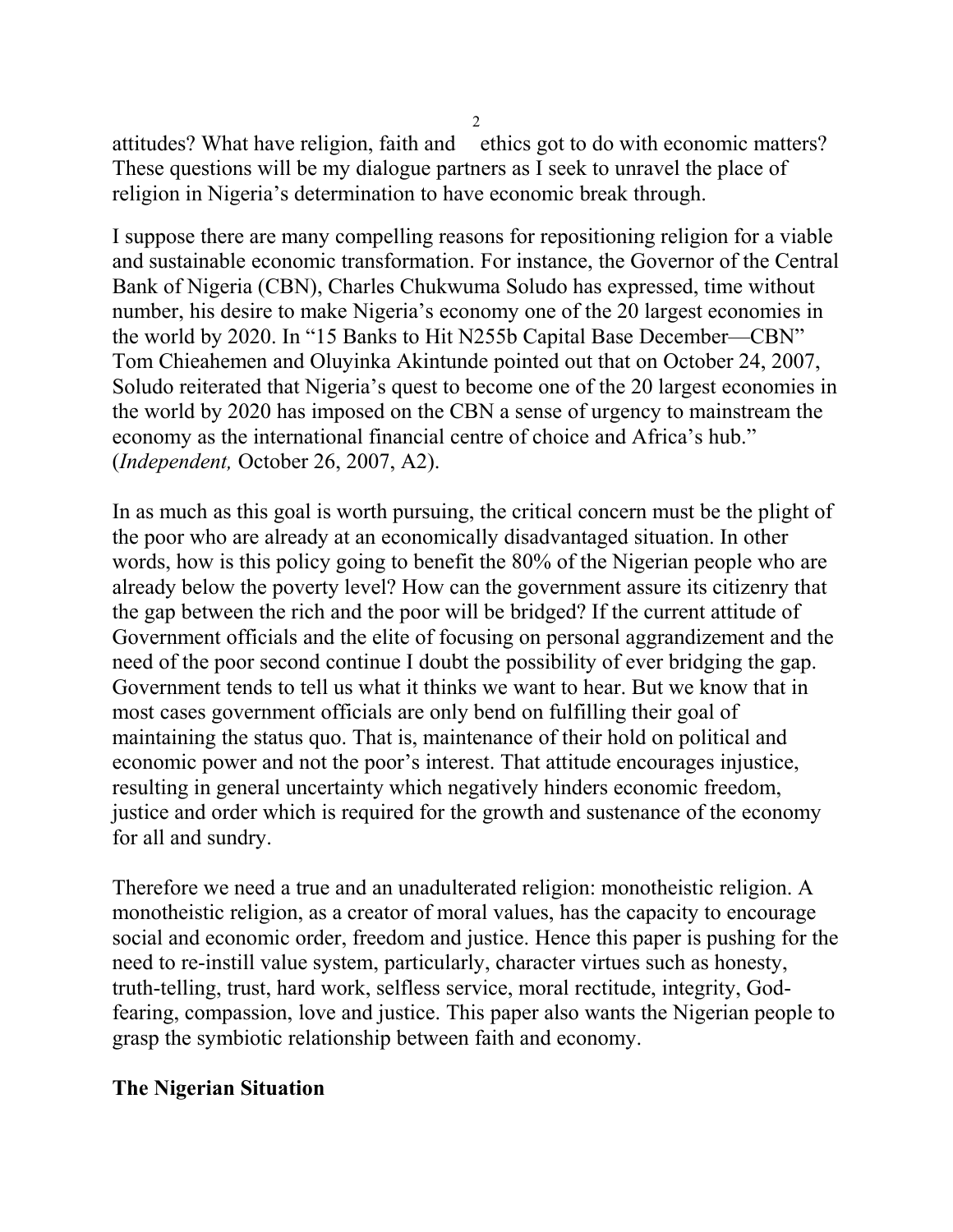In Nigeria, and in fact in much of Africa, religion is the hope of our people. As Barrister Bob James tells us, in Northern Nigeria, "for most people, their religious convictions are their most cherished assets. For them, it is a matter of life and death" (James 1997:21). Thus it has been said, and rightly so, that Nigerians and Africans are very religious. Ironically, we tend to leave religion in the periphery in our discussion of crucial matters. In other words, we do not always make a deliberate attempt to include religious perspectives in our discussion of desperate life-affecting matters, such as the issue of socioeconomic or sociopolitical transformation of our people. This neglecting of religion in the scheme of things emerges from the assumption that religion is a private matter and must therefore be confined to the home, the church or the mosque.

Therefore this topic, repositioning religion as a strategy for a sustainable economic transformation of Nigerian communities is timely. For as Nelleke Bosshardt rightly says, "The Gospel is the great resource, inspiration and grace for transformation from which both the roots for change can grow deeply and the fruitful tree can grow over time and be a source of health for many!" (Email note to me September 2007). Surely, religion can become a delivering resource when it is understood in all its truth. But when it is misunderstood it becomes "a weapon of mass destruction" as the Nigerian situation illustrates.

## **Our Context and the Larger Context**

In the past two or more decades we have witnessed not only the polarization of religion but the distortion of religion. Since then religion has often been used as an instrument of divide and rule, resulting in religion becoming a weapon of massive social and economic destructions. Niels Kastfelt has very well given us more insight into our contemporary context. Kastfelt points out, Over the last decade the issue of religion and politics has been in the headlines in Nigeria, as well as in the international media. And regrettably so, since the people of Nigeria have experienced a long series of violent and bloody confrontations between religious groups.... [C]ausing the death of thousands of innocent Nigerians (Kastfelt 1994:ix).

Similarly, Samuel Huntington (1998) argues that the major world conflicts today are increasingly religiously and culturally biased.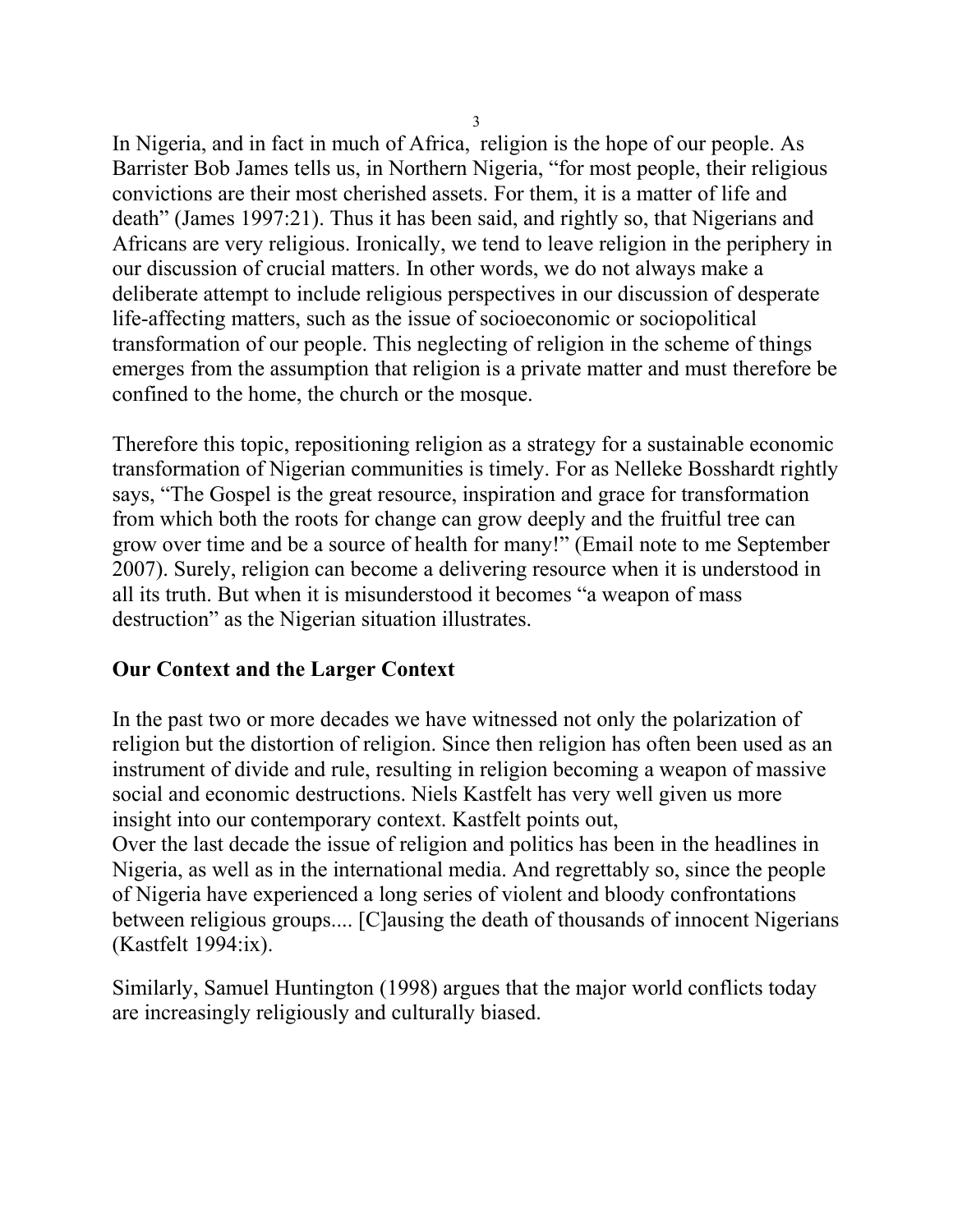These two studies have demonstrated that religion has become a critical matter in our contemporary world. This is why religion needs repositioning in Nigeria in particular and in Africa at large.

In this paper I am pushing for a thicker (more substantial) religious perspective that would allow for human flourishing and the harnessing of a social and economic lifestyle which fosters God's reverence in every aspect of our community's polity, truthful dealing with one another, trust and dependence on each other, respect for the God-given human dignity and human rights of each other, and the pursue of love, justice as well as peaceful coexistence. A misplaced religious perspective makes people see and treat others as less than human beings. Consequently, they deprive their victims of the basic goods of life by reducing their self-respect and their sense of dignity to nothingness. How can Nigeria become one of the 20 largest economies of the world in 2020 if her politicians and religious groups continue to treat others as if they are things rather than persons (King 1959: 20)? Religion kills when it becomes an instrument of manipulation and a way of maintaining the status quo.

# **Religious Manipulation in Nigeria**

Religious manipulation has become the order of the day in Nigeria. One of the reasons is because certain persons in society feed on the back of victims of religious violence. As such, they hijack and manipulate religion in Nigeria to their own advantage; but to the detriment of the poor whose only hope is their religion. But you may ask which religion gets manipulated? The plain truth is, all religions. Jan Boer points out, "No religion is immune to manipulation—and neither are religious leaders, whether they be Christians or Muslims" (Boer 1994:6). Boer observes that this class of people operating under a hidden political agenda expect religion to "produce a people with high personal morality, a great sense of duty and obedience, but certainly not inclined to radical social thinking, let alone action" (Boer 1989:3).

A religion that is used as a tool for political manipulation creates structures of social, economic, and political injustice as well as perpetuates poverty, resulting in long-lasting frustration, hopelessness and wanton destruction of lives and properties in society.

A misguided religious perspective arises from the lack of paying attention to the interactive connection of religion and politics in our national history. The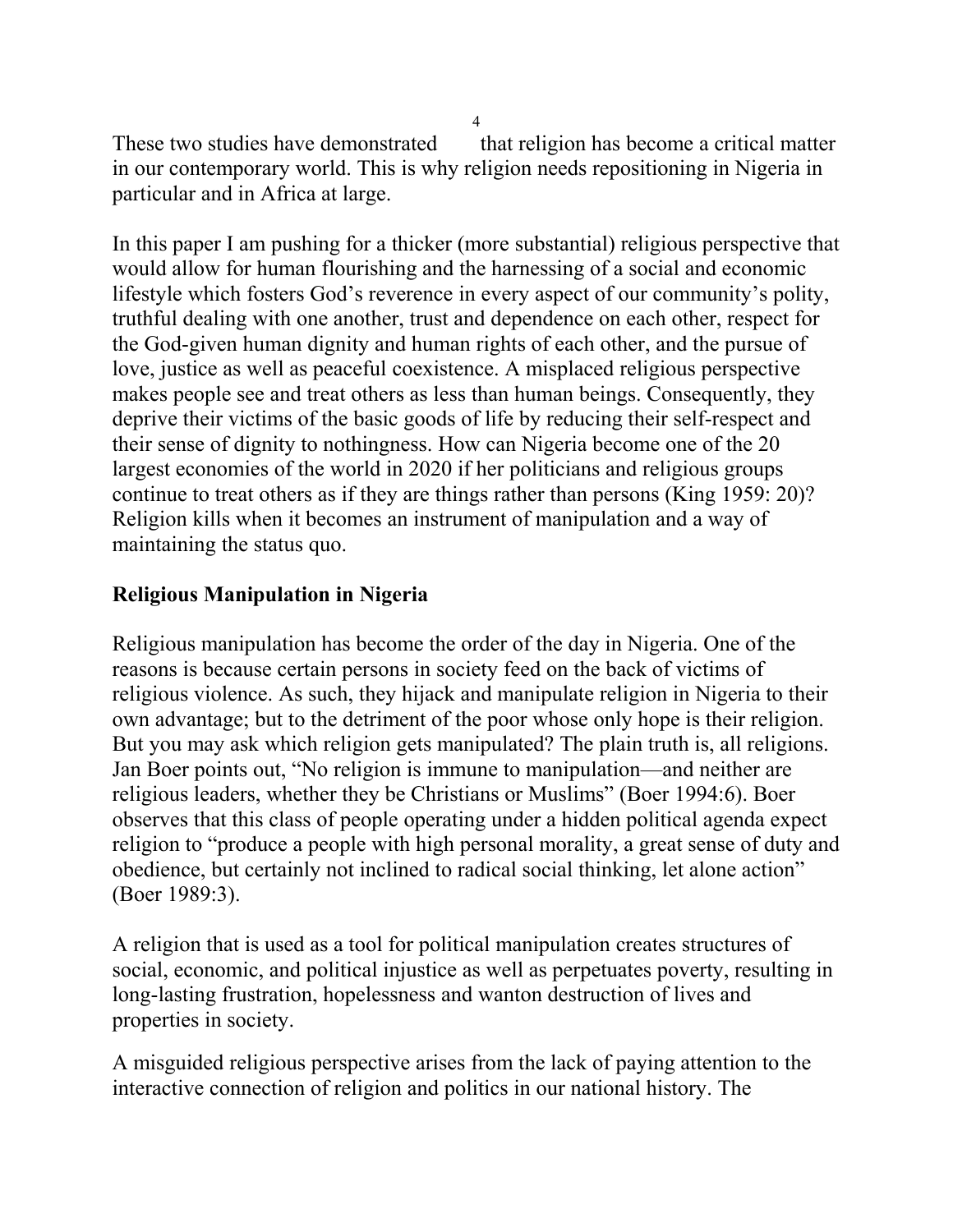interaction between religion and politics in Nigeria has been well documented. In *Religious Pluralism and the Nigerian State* (1997), Simeon O. Ilesanmi argues that there is no one single ethnic group that does not have some religious impact in its historic roots in Nigeria. Ilesanmi's work stresses the fact that religion in Nigeria plays an enormous role in the formation of moral values and cultural and social identity in all of the original three geopolitical regions of Nigeria (Ilesanmi 1997:119). Ilesanmi's study is very insightful. It provides us with the tool to look at the past role of religion in this country, particularly, how religion has positively interacted with the polity of Nigeria to the extent of helping government achieve its purpose of being: maintainer of order, guarantor of freedom and insurer of social justice. However, Ilesanmi's study left out the other vital area of religious interaction: the economy.

In *Nigeria: The Way Forward: Proceedings and Policy Recommendations of the First Obafemi Awolowo Foundation Dialogue,*(1993), Omafume F. Onoge observes that "The two most lively domains of the Nigerian social formation today are the polity and the economy, both structural institutional and procedural dimensions" (Onoge 1993:xiii). Yet in most cases the interaction between religion and the economy is often ignored. Rather, there is undue emphasis on the vital role that religion has played and is continuing to play in the Nigerian polity.

Religion permeates every aspect of human behavior. It is all-embracing because of its natural ability to provide a transcendent moral perspective. It connects finite men and women with the infinite. In his article, "Religious Background of the Old Testament" in *Foundation for Biblical Interpretation* (1994), E. Ray Clendenen says, "The world is filled with various value systems and worship system which direct our lives" (Clendenen in Dockery ed. 1994:274). This is nowhere clearer than in Nigeria where the various groups of the over four hundred ethnic groups used to worship various systems but today have been largely focused on Islam or Christianity as well as maintaining some degree of the traditional religions.

The term religion in this paper refers specifically to the two monotheistic religions —Christianity and Islam—and their interaction with the economic dimension of our social structure in Nigeria. Religion as Clendenen rightly defines it is "that aspect of human culture constituting the response of individuals [groups] to the prevailing concepts of the supernatural. This includes what people believe about the supernatural and how their beliefs directly affect their actions [and practice] (Clendenen in Dockery 1994: 275). That is to say, religion is part of the social system which gives a society its social and cultural identity, "self-affirmation and self-definition" (Ilesanmi 2003). Monotheistic religion provides a richer and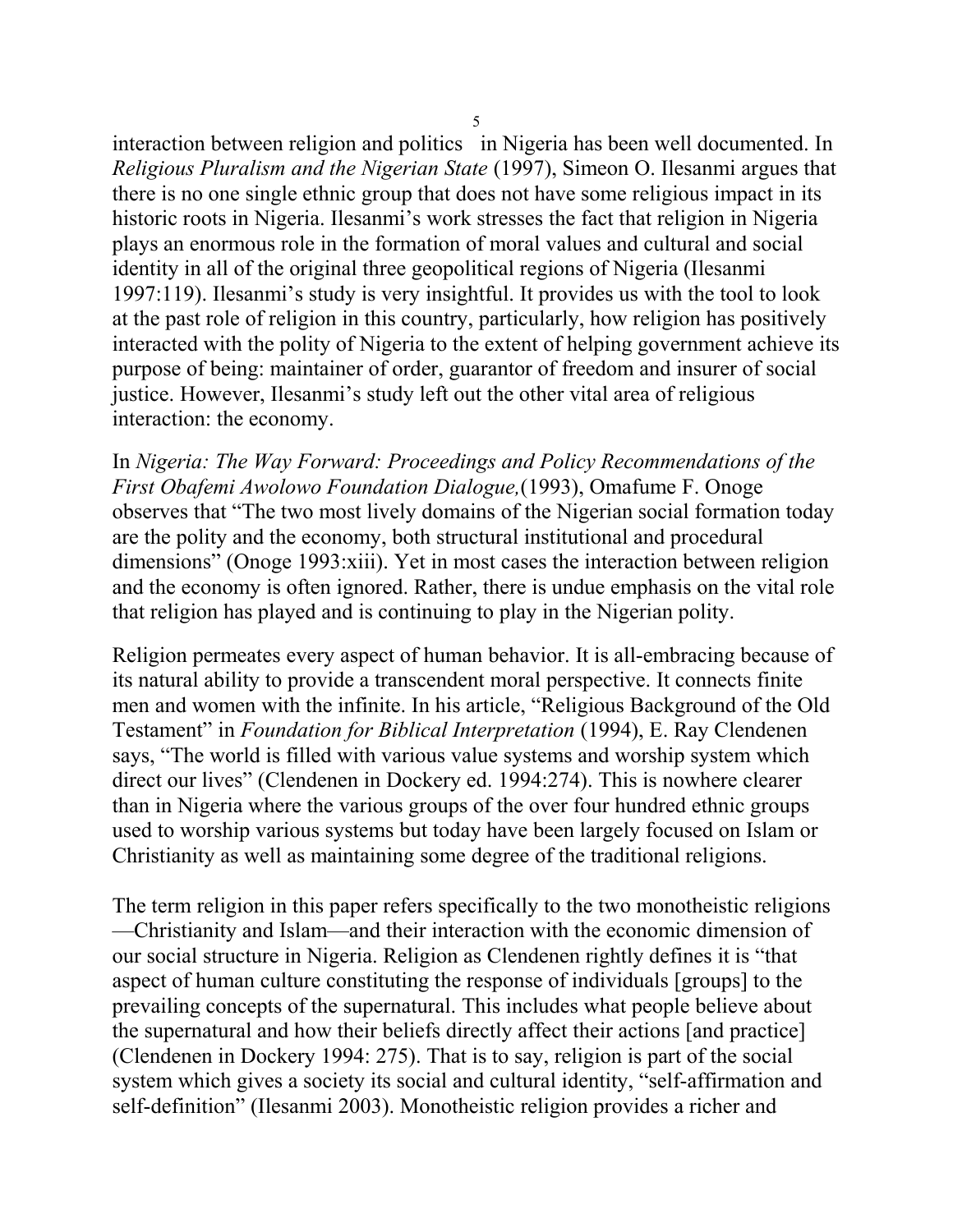thicker (more substantial and broader) narrative which encourages the entrenchment of economic order, freedom and justice in any given society or community.

The traditional religions, on the other hand, lack this ability because "there were many gods; none could possess unlimited wisdom or power. The activities of one god would often be counteracted by the activities, opposition, or deceit of another…. The divine will was thus fragmented so that a person could never be safe and secure from divine displeasure and punishment, since the will of one god may very well conflict with that of another" (Clendenen 1994: 275). In contrast, monotheistic religion provides both political and economic certainty. In worship, economic and political realities are cast in new light. In monotheistic religion God is seen as the God of political, social and economic justice and God protects the oppressed from their political and economic injustice. Thus religious, economic and political perceptions are intrinsically and intriguingly connected.

The hope for a sustainable transformation of the Nigerian economy must not ignore the vital role of religion as one of the cardinal dimensions of the Nigerian social landscape. I am arguing for an enabled moral agency in our quest for economic transformation. A disable moral agency will only leads to economic oppression, political manipulation, resulting in the destruction of human flourishing.

Thus an authentic understanding of religion is desperately needed in Nigeria. I would argue that an unadulterated religious perspective encourages the creation of an inclusive community where people are encouraged to trust and depend on each other, to respect the God-given human dignity and human rights of each other and to meaningfully exercise their social responsibility and obligation to each other. In other words, a healthy religious perspective provides a narrative that is necessary for the creation of not only a community of moral character, moral conscience and moral conviction but also a community of social resilience that facilitates active engagement in economic activities, resulting in a well informed radical social thinking and action. In sum, a true and pure religion fosters a community where there is recognition that this world is not all that is but that while we are here God has given us the mandate or the responsibility of making the world habitable to all and sundry: living in peace with one another and the environment.

## **The Need for a Model**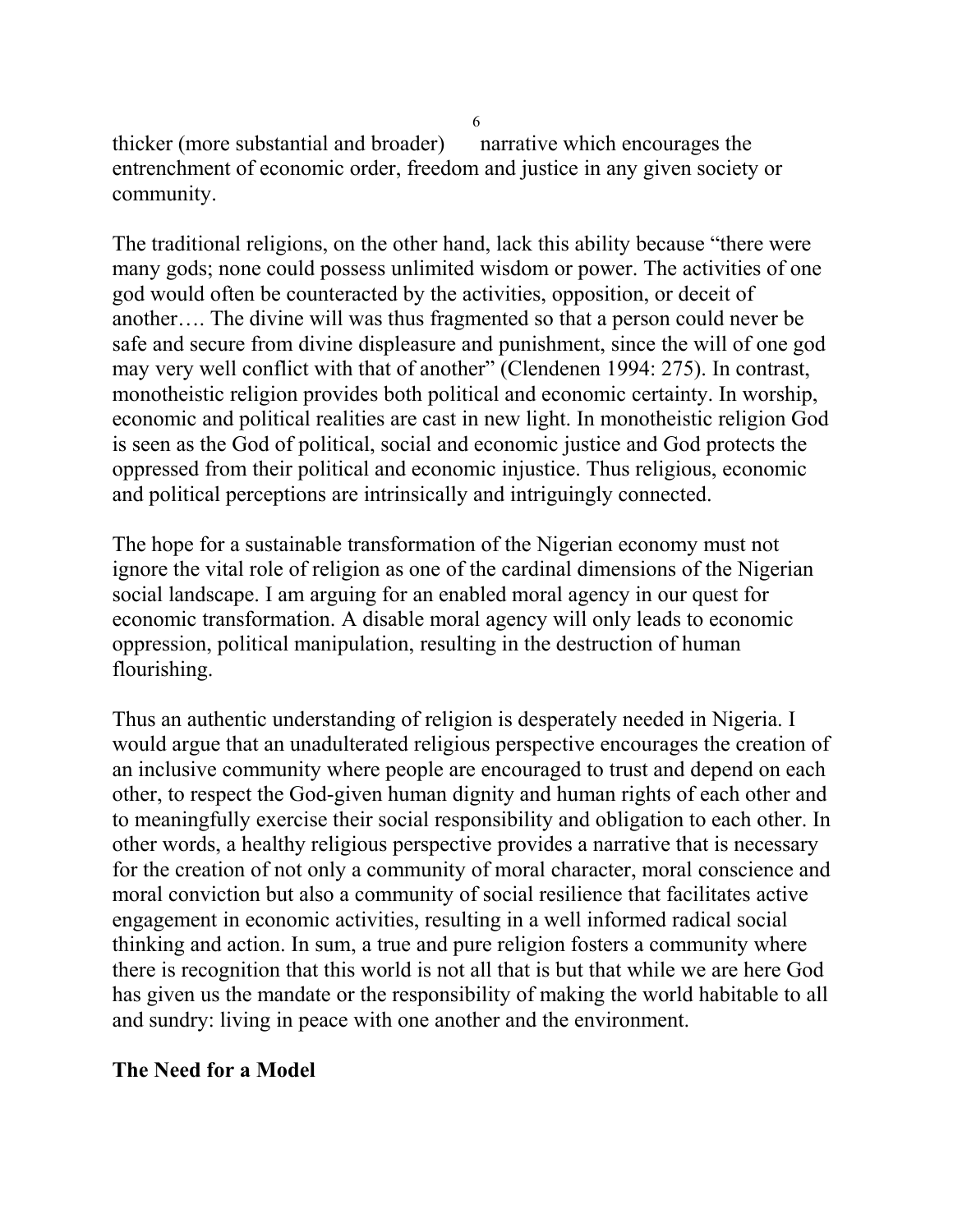African countries are searching for a paradigm that would deliver their peoples from the spiral cobweb of religious violence which causes enormous economic destruction of lives and properties. Would the Nigerian people be willing to provide this model? I am simply arguing that the Nigerian people needs to show the rest of this continent what it means to respect our rights to religious, social, economic and political freedom. But do we have the capacity to provide such a paradigm? I think we do. For as a people we have shared values and shared understanding which if harnessed could enable us to foster an inclusive community.

Speaking from a Christian perspective, Jesus Christ should be our model of Christian faith and practice. In his life and ministry on earth Jesus embodied (exemplified) God's love and God's *shalom* (peace) community. For example, those who were outcast (the tax collectors and prostitutes), were delivered from a community where they were excluded to an inclusive community which fostered its members hope for the future. An inclusive community offers hope for future generations because it is not afraid of truth-telling or dialogue with its neighbors. It shuns deception and corruption in all forms of interpersonal relationships. And for the sake of love, justice and peace it is willing to go beyond its comfort zone. As Boer rightly puts it,

The Christian religion is not designed to aid only its adherents; it is meant to benefit all citizens. [Therefore], if the Christian religion is going to encourage the liberation of the poor, the benefits should not be restricted to Christians, for millions of peasants adhering to either Traditional Religion or Islam are equally oppressed and equally in need of emancipation. Any attempt on the part of Christians to restrict the benefits of Christ in the area of liberation and rights will eventually backfire and lead to the accusation that, while they seek their own emancipation for freedom they will end up in new forms of oppression (Boer 1989: 6).

## **The Role of Religion in the Economic Transformation of the Nigerian people**

Religion is the most important of all the many ways in which Nigerian citizens "get involved" in the life of their community and society. Therefore our religious life must equally impact our social, cultural, political and economic life. But how can our religion really promote economic transformation?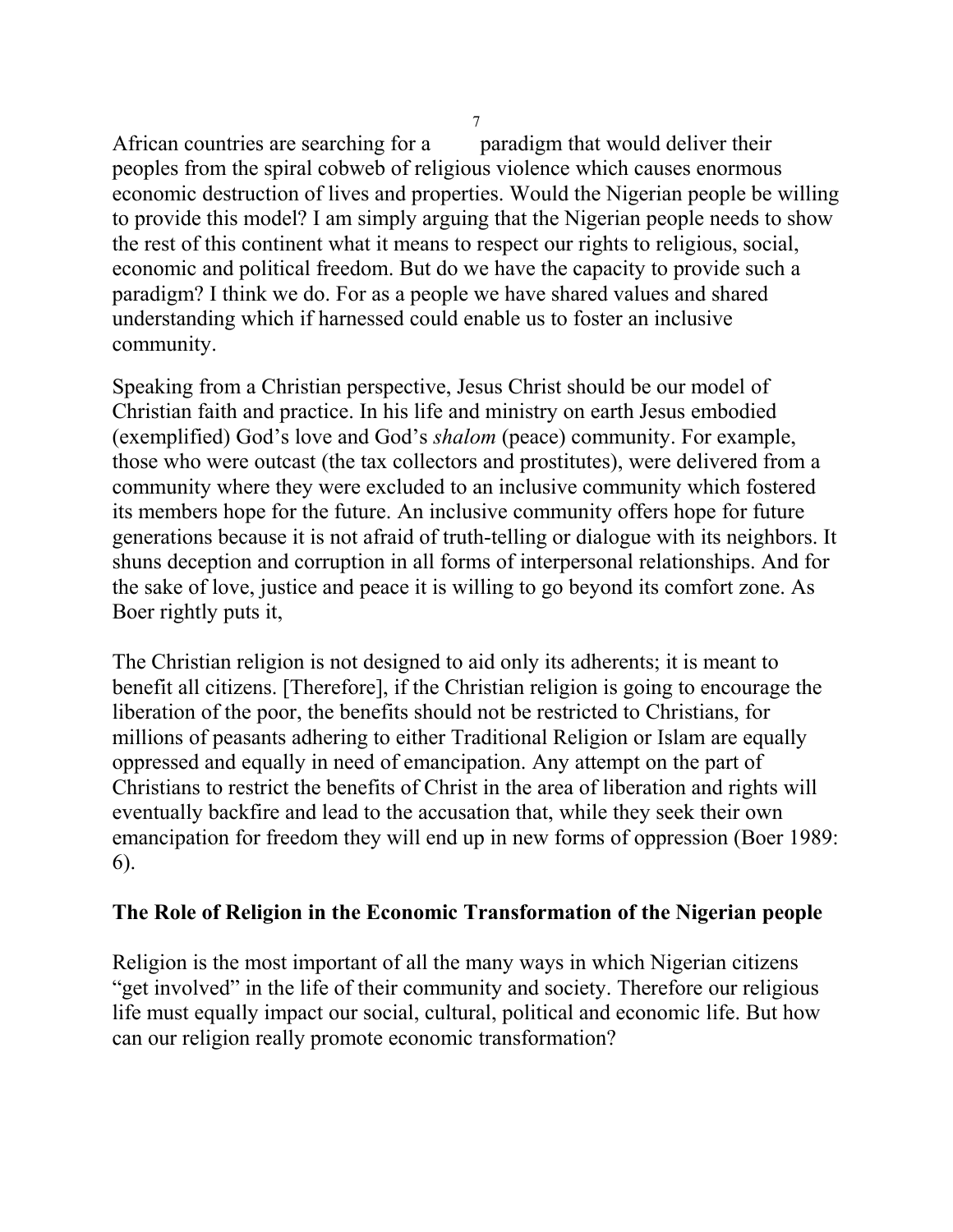1. We must let religion play its powerful influence not only on individual character and action but also on our communal life as a people.

2. We must be willing to recognize the fact that religion is the foundation for a just economic transformation. Religion provides the needed ingredients for sustainable business ventures in the world: love, justice and peace. Religion helps persons in their pursuit of profit to abstain from unscrupulous activities that are in many cases detrimental to human flourishing. Religion, if wholly understood in all its truth, encourages justice, love and peace in all human relationships.

3. Through worshiping God religion ushers the worshipers into a way of life that encompasses economic perspectives. As Robert Bellah et al observes, Worship also reiterates the obligations that the community has undertaken, including the biblical insistence on justice and righteousness, and on love of God and neighbor, as well as the promises God has made that make it possible for the community to hope for the future.... through reminding the people of their relationship to God, it establishes patterns of character and virtue that should operate in economic and political life as well as in the context of worship (Bellah 1985: 227).

Therefore, in order to reposition religion for a sustainable economic transformation we must be willing to relate biblical faith and practice to the whole of our contemporary life—cultural, social, political, and economic—not just to personal and family morality (Bellah 1985: 237).

4. Religion helps us to realize that hoarded wealth breeds frustration because the victims always feel humiliated. This humiliation is the key to all kinds of violence. As the author of the bestseller book, *The World is Flat,* Thomas Friedman argues, "It is when people or nations are humiliated that they really lash out and engage in extreme violence" (Friedman, 2005: 400).

5. True and pure religion promotes peace which is an important ingredient in economic matters. Harold Coward and Gordon S. Smith have correctly pointed out that "[T]he failure to recognize the place of religion in the dynamics of economies and peacemaking has too often resulted in misunderstandings, inappropriate and sometime disastrous policies and actions, and most importantly, missed opportunities" (Coward and Smith 2004: 280).

6. We must therefore realize that repositioning religion for the economic transformation of Nigeria is the responsibility of all and sundry. For example,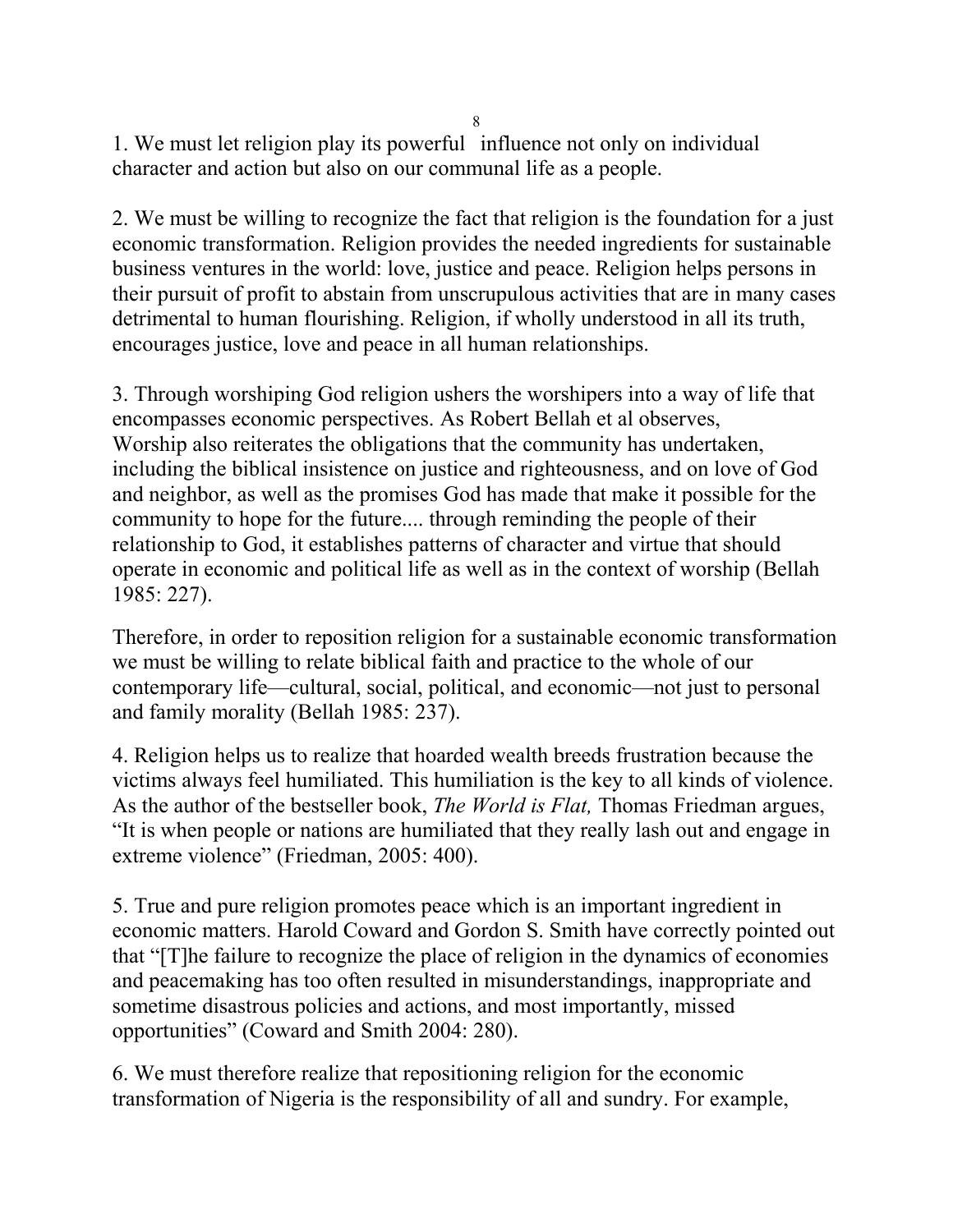Coward and Smith argue that the "Responsibility for discerning and developing appropriate and effective roles for religion and religious actors belongs jointly to political, religious, and nongovernmental organizations and their leaders" (Coward and Smith, 2004:280). Coward and Smith believe that "Expanding the community to which religious principles and virtues are applied is critical to the achievement of world peace" (Coward and Smith 2004:281).

Repositioning religion for a sustainable economic transformation in Nigeria would entail encouraging interfaith and interdenominational interactions. Interfaith and interdenominational activities offer opportunities to collaborate, share the work of economic development that results in peace building. "Teaming up with other religious and nonreligious actors (entrepreneurs) also models the behaviors required to promote peace" (Coward and Smith 2004: 290-291). Interfaith initiatives also offer opportunities for the personal and interpersonal transformation required to build peace" which is a necessary ingredient in economic transformation (Coward and Smith 2004: 291).

# **Conclusion**

As I conclude this essay, I would like to call on our political leaders to pay attention to the role that religion plays in many people's lives in this country. They need to understand how religion permeates belief and behavior and factor religion into their thinking, economic policies, and actions. "Political leaders should give careful thought to integrating religion as a force for economic peace into political and civic life, and then try to develop constructive roles for religion and its adherents in making and executing policy" (Coward and Smith 2004:292). Finally, I would like to stress the fact that economic transformation depends very much upon cultural or religious values and not just upon the application of methods, models, theories and tools. Religion can influence economic transformation in the following ways:

1) Religious prescriptions of conduct, especially the more realistic ones, could have a direct impact on economic activities;

2) Religious ideas could be a source for the legitimization of social and political institutions, and

3) Through religious sanctioning, human motivations and interests might be channeled in the direction of different types of goals which can positively affect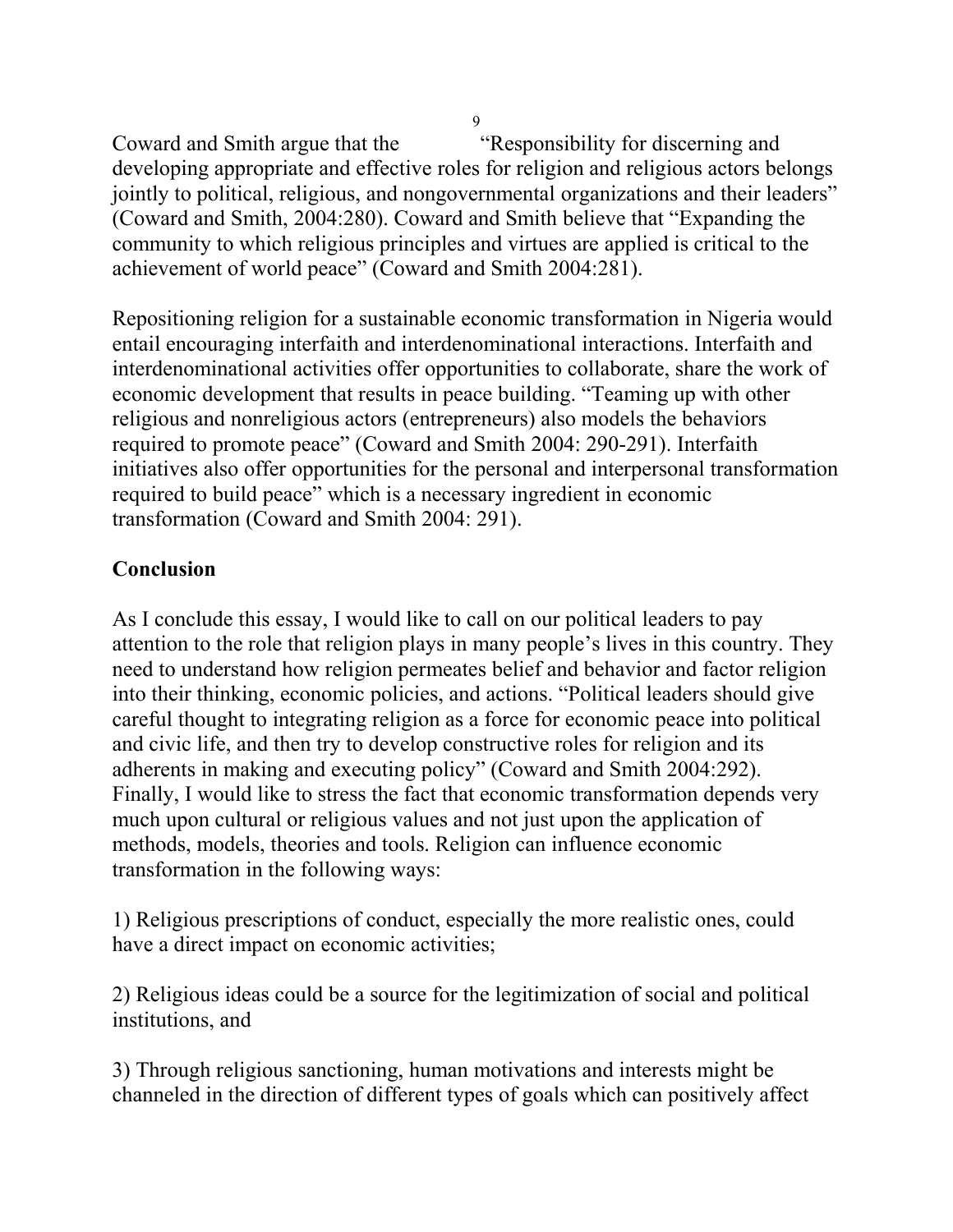the paths to a sustainable economic transformation. If Nigeria truly wants a sustainable economic transformation, "Let us search out and examine our ways, and turn back to the Lord" (Lamentation 3:40).

## **Work cited**

Bellah, Robert N. Et al. *Habit of the Heart: Individualism and Commitment in American Life.* Los Angeles: University of California Press, 1985.

Boer, Jan. *Christians and Mobilization*. Jos: Willota Press, 1989.

Coward, Harold and Smith, Gordon S. eds. *Religion and Peace building,* New York: State University of New York Press, 2004.

Friedman, Thomas L. *The World Is Flat: A Brief History of the Twenty-First Century.* New York: Farrar, Straus and Giroux, 2005.

Huntington, Samuel. *The Clash of Civilizations and the Remaking of World Order.* (1998)

Kastfelt, Niels. *Religion and Politics in Nigeria: A Study in Middle Belt Christianity.* New York: British Academic Press, 1994.

Kolb, John and deS. Brunner, Edmund. *A Study of Rural Society.* New York: The Riverside Press Cambridge, 1952.

James, Bob. *Legal Aspects of the Administration of Churches and Religious Groups in Nigeria.* Jos, Plateau State: Zuruck Nigeria Limited, 1997.

King Jr., Martin Luther. *The Measure of a Man.*Minneapolis: Fortress Press, 1959, 2001.

Ilesanmi, O. Simeon. *Religious Pluralism and the Nigerian State.* Ohio: Ohio University Center for International Studies, 1997.

Spykman, Gordon J. "The Principled Pluralism Position" in *God and Politics: Four Views on the Reformation of Civil Government,* edited by Gary Scott Smith.

New Jersey: Presbyterian and Reformed Publishing Company, 1989.

von Haering, Theodor. *The Ethics of The Christian Life.* New York: G.P. Putman's Sons, 1909.